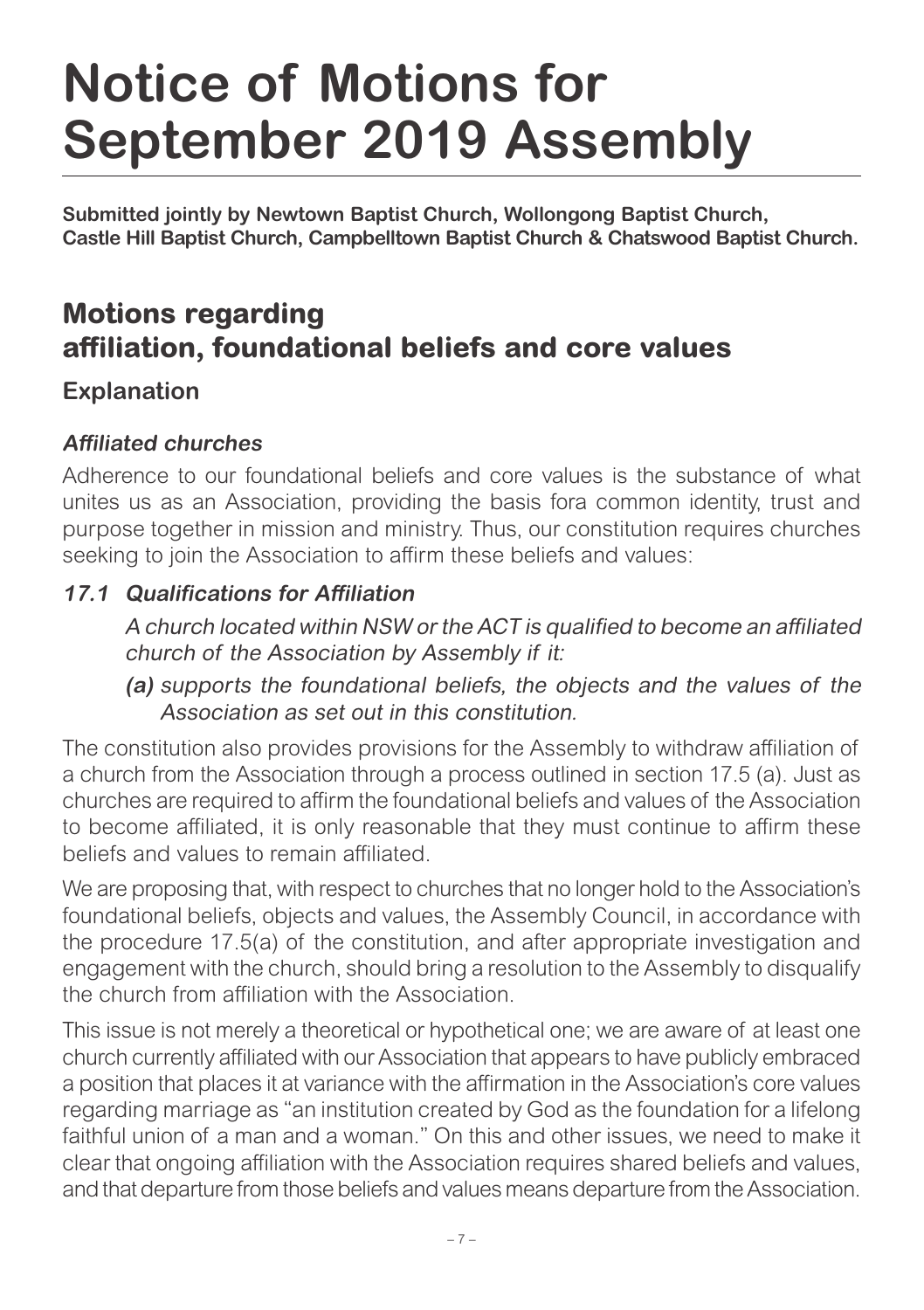#### **Accredited Pastors**

Pastors seeking to be accredited with the Association likewise are required to affirm the beliefs and values of the Association outlined in the constitution. The Accreditation Guidelines also specify that 'Persons will be removed from the Accredited List by the Committee for the Ministry under the following circumstances... The Assembly Council resolves that the person no longer subscribes to the basic doctrines, objects and values, ceases to hold to their response to the statement of beliefs, or makes comments or acts in a way which indicates that the person no longer holds to their responses to the statement of beliefs' (Section 6.5 of the Accreditation Guidelines, 2019). We affirm these provisions in the guidelines and we are proposing that the Assembly formally affirm the responsibility of the Assembly Council and the Committee for Ministry to act accordingly.

#### **What about property?**

We recognise and share the concern that some may have over what happens to a church's property if they have their Affiliation with the Association withdrawn. We affirm that churches should retain control of their own property, and the proposal to remove churches from affiliation who no longer hold to the Association's foundational beliefs, objects and values, should not be seen in any way as a threat to take away their place of worship.

We believe the Property Trust Act<sup>1</sup> leaves room for a congregation to continue to retain use of property held by the trust, so long as they continue to satisfy the basic requirement of 'the public worship of God according to the usages of the Baptist denomination' and uphold the beliefs outlined in Schedule A of the Baptist Union Incorporation Act 1919. However, we see good grounds for the Assembly to remove any doubt on that question.

One way to achieve that objective may be to reinstate a clause from the original Property Trust Act (1984), which made provision for churches to retire the Property Trust for an equivalent trust, but which was removed in 1992. This clause was designed to uphold and protect voluntary associationalism whilst protecting the intent that such land be used for public worship in line with Baptist convictions.

Thus, although it should not be seen as a necessary condition for the Assembly passing motions (1) and (2) as outlined below, we propose that the Property Trust Act be amended to allow churches to retire the Property Trust as per the 1984 Act. or (alternatively) another mechanism be found that is better suited to achieving the

**<sup>1.</sup> www.legislation.nsw.gov.au/#/view/act/1984/4/full**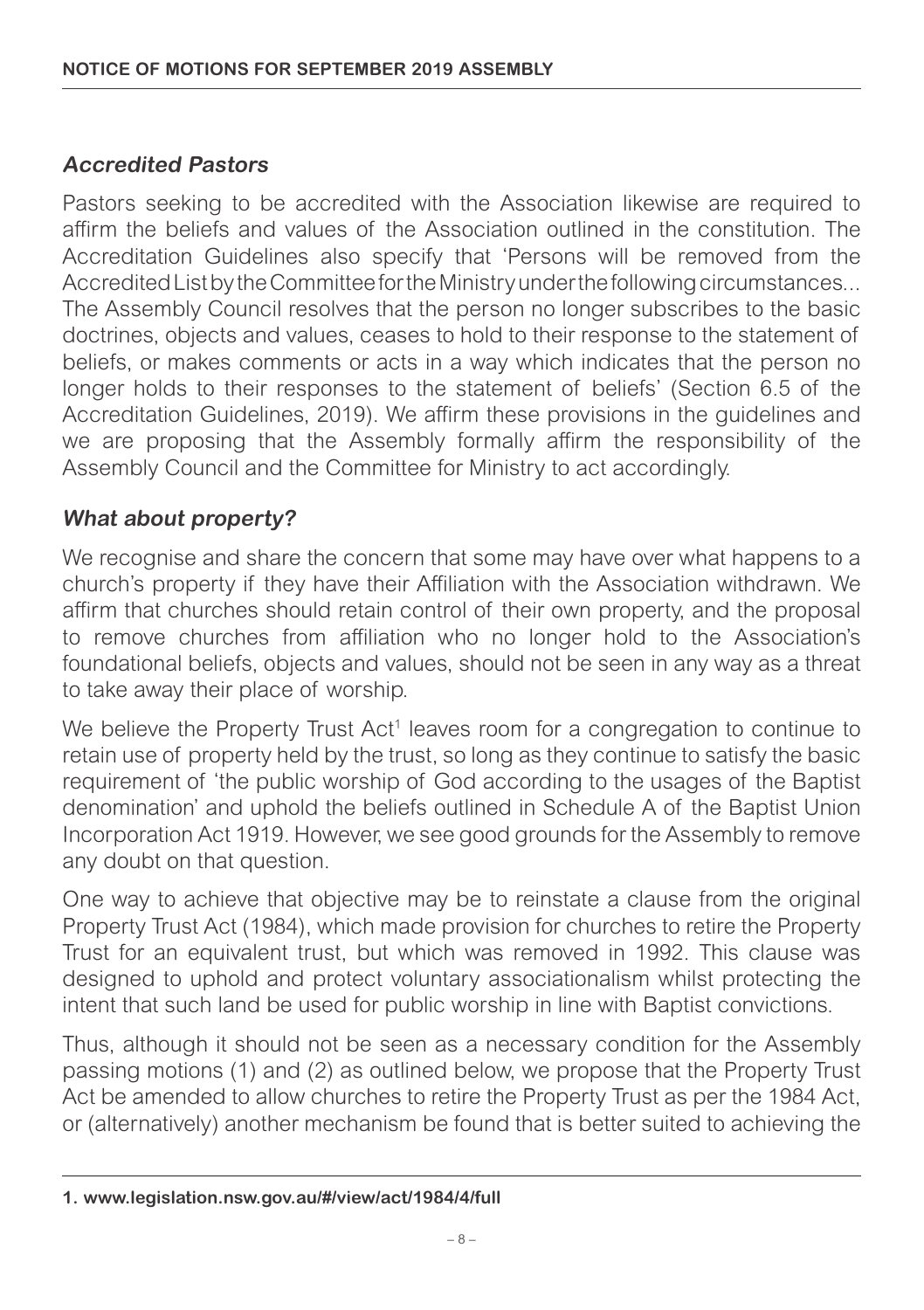aim of ensuring that churches ceasing to be affiliated with the Association can still have occupation and use of their property, as long as they continue to uphold the basic doctrines set out in the Baptist Union of NSW Incorporation Act.

# **MOTIONS**

## **Motion 1. With Regard to churches**

- When the Assembly Council is made aware of any church that no longer holds to the association's foundational beliefs, objects and values, that the Assembly council investigates this matter in a timely manner.
- If, upon investigation, the Assembly Council finds that that the church no longer holds to our foundational beliefs, objects and values, that the Assembly council, where possible, engage with the church and its leadership to encourage and urge the church to reconsider their position and affirm the beliefs and core values of the Association.
- If, after a further period of three months from the conclusion of the investigation, the church continues to reject our foundational beliefs, objects and values, the Assembly Council is to begin the process of withdrawal of affiliation in accordance with section 17.5 (a) of the constitution. The name of the church should be brought to the soonest possible assembly.

## **Motion 2. With Regards to accredited and recognised pastors**

- When the Assembly Council is made aware of any accredited or recognised pastor who no longer holds to the Association's basic doctrines, objects and values, that the Assembly Council investigates this matter in timely manner.
- If, upon investigation, the Assembly Council finds that that the pastor no longer holds to our basic doctrines, objects and values, that the Assembly council engage with the pastor where possible to encourage and urge the pastor to reconsider their position, in accordance with section 6.5 (j) of the Accreditation Guidelines.
- If, after a period of no more than three months from the pastor being given an opportunity to be heard by the Assembly Council either in writing or in person at one of its meetings, he or she continues to reject our basic doctrines, objects and values, the Assembly Council is to direct the Committee for Ministry to remove the pastor's name from the list of accredited pastors or the list of recognised pastors in accordance with the Accreditation guidelines section 6.5 (j).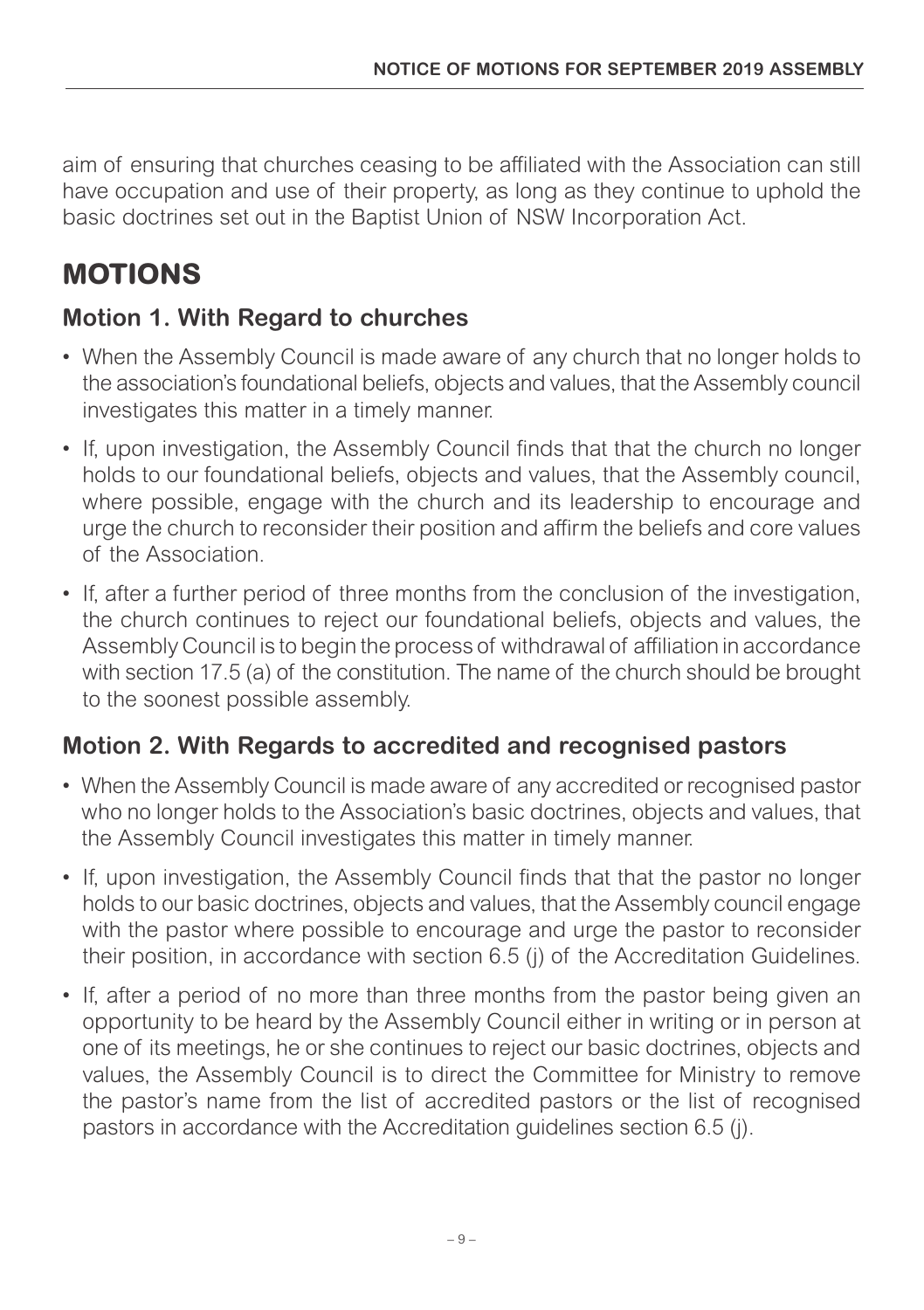#### **Motion 3. With regard to property held under the Property Trust**

• That the Assembly Council make whatever changes are necessary to the Property Trust Act to ensure that churches ceasing to be affiliated with the Association can still have occupation and use of their property, as long as they continue to uphold the basic doctrines set out in the Baptist Union of NSW Incorporation Act.

#### **Note from Assembly Council:**

By agreement with those bringing this Notice of Motions, the intention is that these motions be presented at this Assembly and questions for clarification be answered, but **that the motions be laid on the table and not voted on at this Assembly.**

Please see the Additional Explanatory Material from Assembly Council that outlines the proposed process for discussing these matters in the months ahead and deciding on them at an assembly in 2020.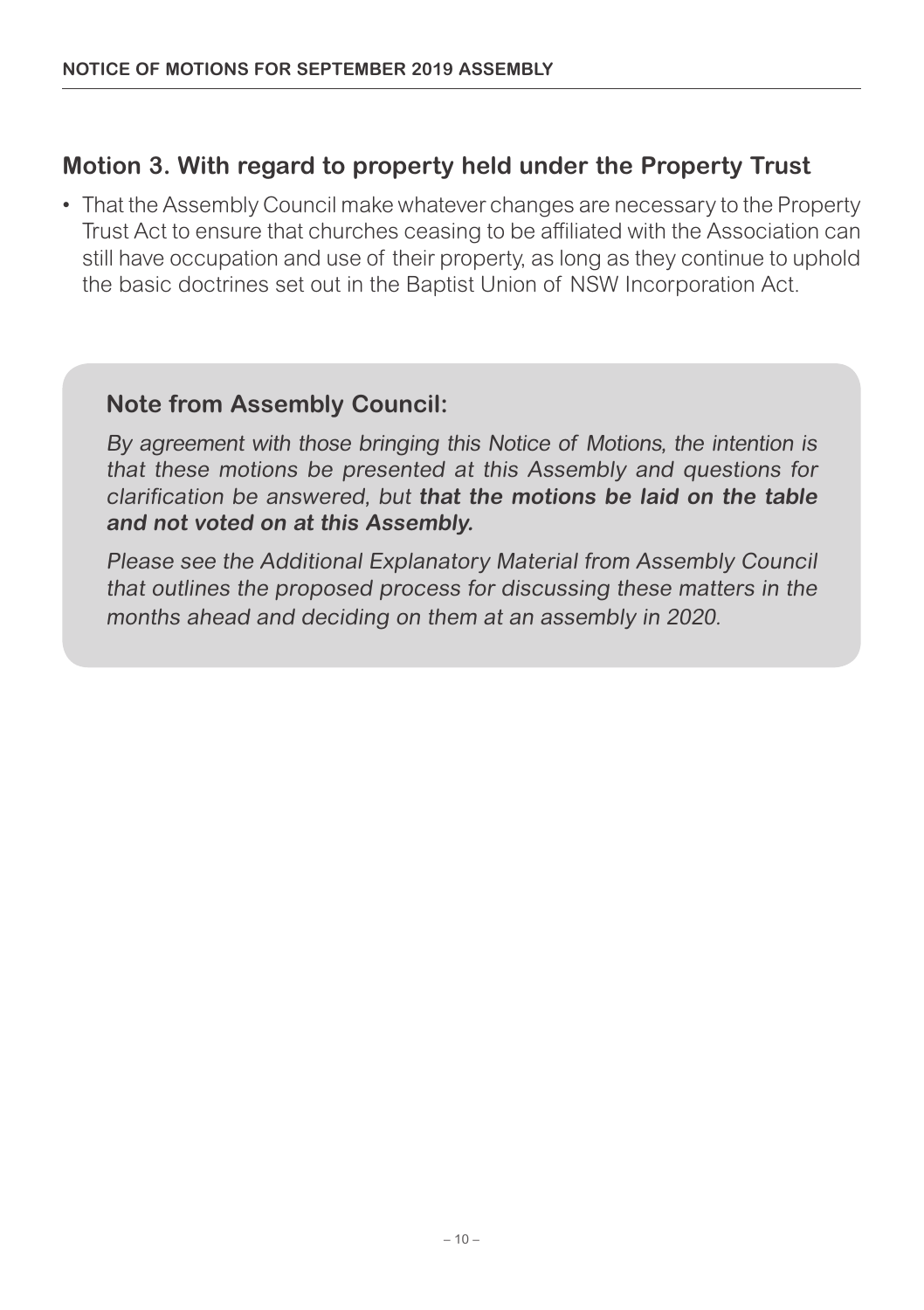# **Appendix (1) Freedom of Conscience**

It has been proposed that the Baptist tenet of 'Freedom of Conscience' needs to be considered alongside our commitment to shared beliefs and core values in the development of an Affiliation Agreement. Freedom of Conscience is certainly foundational to Baptist thought and practice, however (as the vast majority of Baptists across the centuries have affirmed) it is entirely consistent with the freedom of Baptist congregations and associations to articulate their shared beliefs make decisions about affiliation and disaffiliation that are consistent with those beliefs.

Freedom of conscience is both a theological and apolitical idea, flowing from the separation of the church and state and linked intrinsically with freedom of religion.<sup>2</sup> It has provided the historical basis for churches, such as Baptists, to gather freely to worship without coercion from the state and for individuals to think, speak and act in accordance with their religious beliefs. The proposals in motions 1 and 2 that the affiliation of churches and accreditation or recognition of ministers be dependent on their adherence to the core values and foundational beliefs of the Association, are in no way a violation of the Baptist principle of Freedom of Conscience. Nor do they take away from congregations and their pastors the freedom to worship without coercion from the state or any other institution, including the Baptist Association. Rather, they relate to the basis of our voluntary association, and whether we will maintain meaningful boundaries around that association.

Of course, we affirm the autonomy of the local church and the freedom of churches and individuals to disagree over certain issues and remain unified in the gospel and to remain in association with each other. However, the point is that these differences are not foundational beliefs or core values. If we wanted to say that a certain issue was 'a matter of indifference', we would be declaring that it was not part of our foundational beliefs or core values.3 Whereas to state clearly that an issue is a foundational belief or value is to state that this is not a matter of indifference to us as an association – to associate with us is to affirm these things.

Freedom of conscience as a basic tenet of Baptist life (and the western political tradition) is something to be protected and celebrated, but it is not relevant to the question of whether a church or pastor can dissent from the Association's core values and beliefs and continue to be an Associated Church or Accredited Pastor.

**<sup>2.</sup> See for example: www.bit.ly/foc-assembly**

**<sup>3.</sup> For example, when a political party allows a 'conscience vote' they are saying that this matter is not part of the core values of the party.**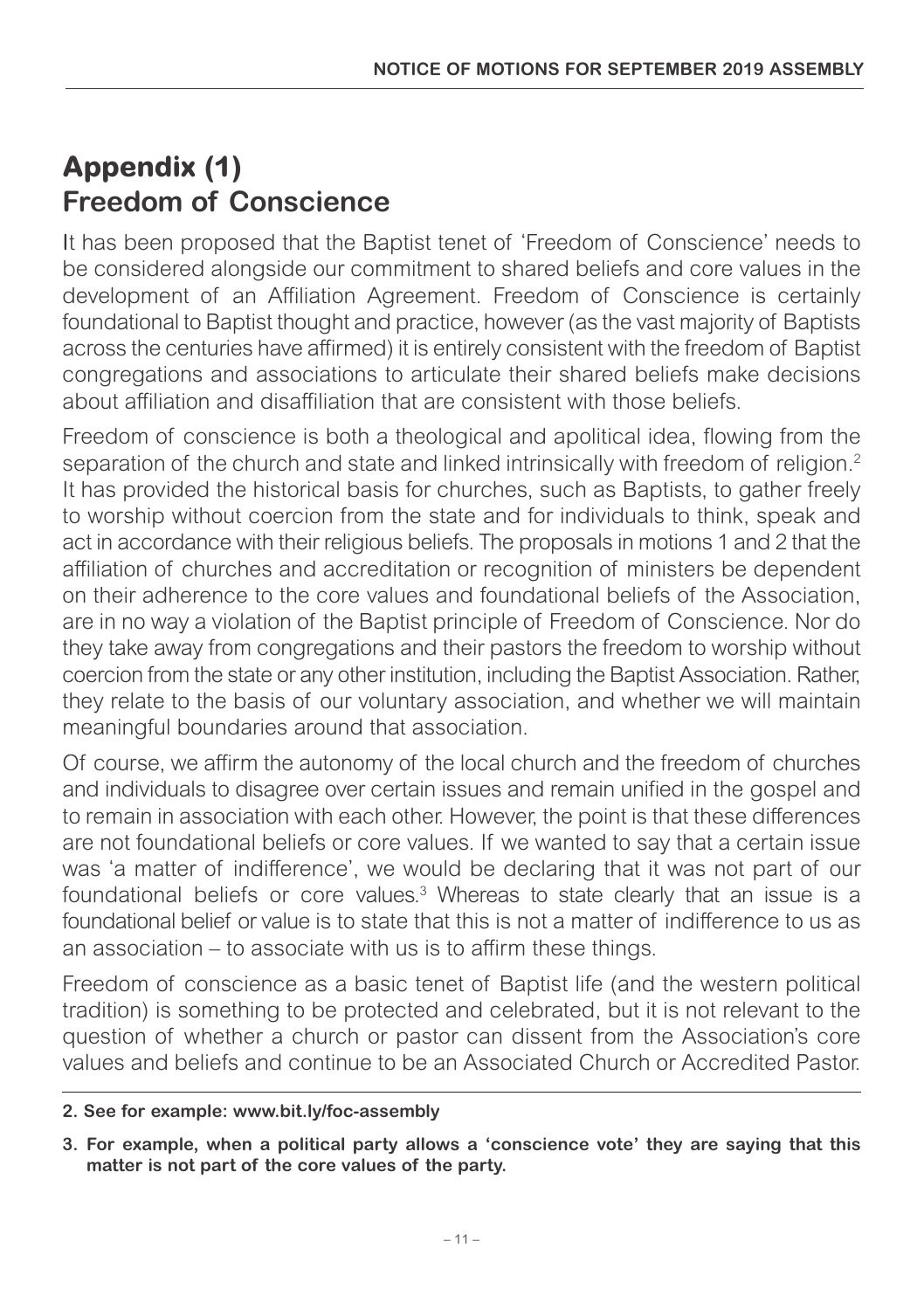# **Appendix (2) Schedule A of the Baptist Union Incorporation Act 1919**

- **1.** The Sinfulness of man
- **2.** The Deity of Jesus Christ
- **3.** His atonement for the sin of Man
- **4.** The need of the Holy Spirit for conversion
- **5.** The Divine Inspiration of the Scriptures
- **6.** The Resurrection of the Dead
- **7.** Rewards and punishments in a future state
- **8.** The Baptism of Believers only by Immersion

## **Appendix (3) Relevant Sections of Baptist Churches of NSW & ACT Constitution (2017)**

#### **17.5 WITHDRAWAL OF AFFILIATION**

- **(a)** An Assembly may withdraw the affiliation of a church with the Association by:
	- **(i)** Assembly Council passing a resolution to the effect that it proposes to move at an Assembly a resolution to disqualify the affiliated church from membership of the Association
	- **(ii)** prior to the meeting, the Secretary to Assembly Council has given the affiliated church not less than 1 month's notice in writing of the time and place of the Assembly meeting at which it is proposed to move a resolution of withdrawal of affiliation, and
	- **(iii)** at the Assembly meeting, the church is provided with an opportunity to be heard or make written representations at the Assembly when consideration of the motion to disqualify the church from affiliation with the Association is being considered.

#### **17.6 RESIGNATION OF AFFILIATION**

A church may resign from being affiliated with the Association by giving 1 month's notice in writing to the Secretary to Assembly Council of its intention, and on the expiration of this period, the church's affiliation with the Association ceases.